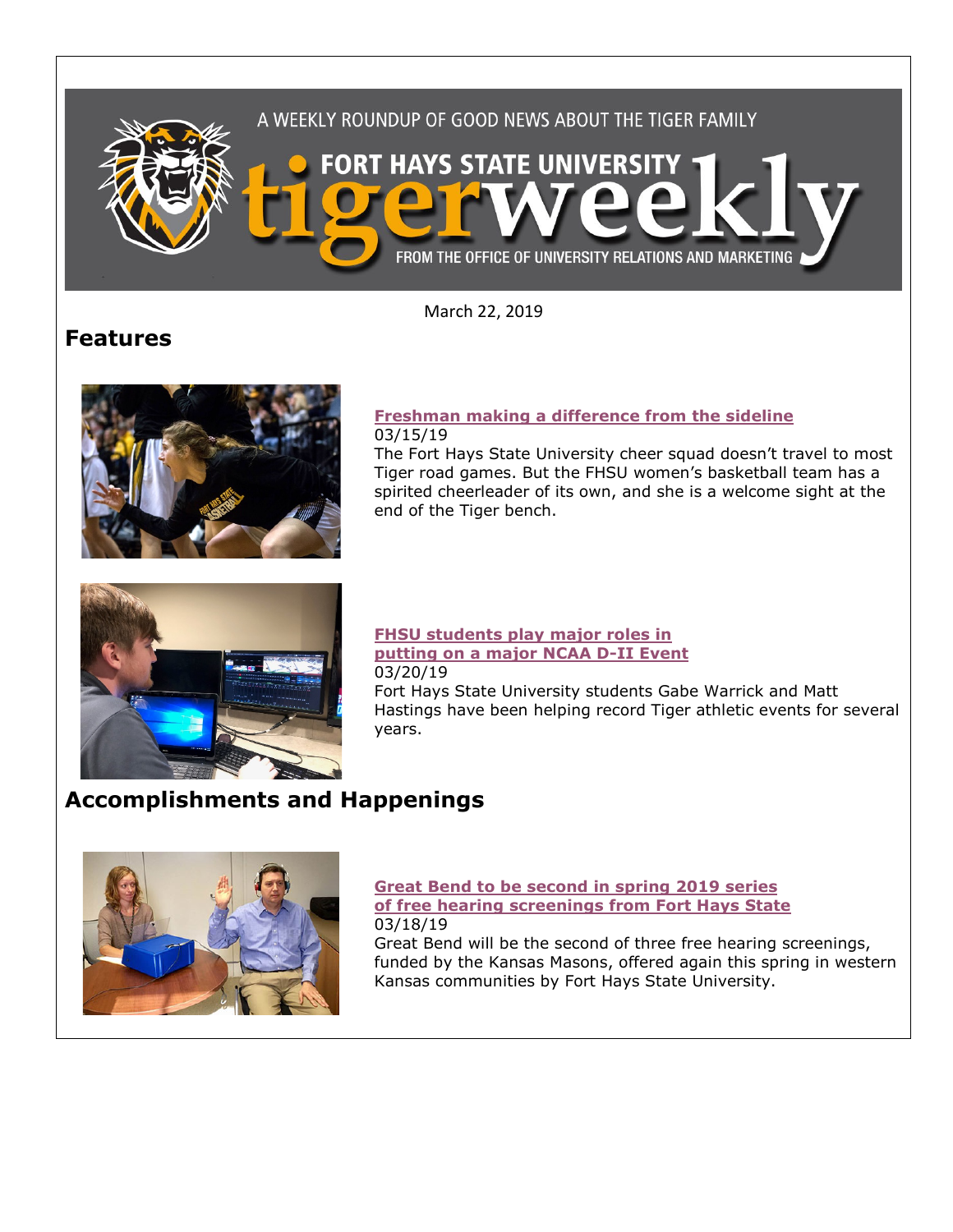

## **[Department of Social Work cohort](https://www.fhsu.edu/news/2019/03/fhsus-department-of-social-work-cohort-program-to-start-fall-2019)  [program to start fall 2019](https://www.fhsu.edu/news/2019/03/fhsus-department-of-social-work-cohort-program-to-start-fall-2019)**

#### 03/18/19

The Department of Social Work at Fort Hays State University will begin a new Bachelor of Social Work cohort at Dodge City Community College in the fall.





#### **[Political Science to bring Vietnam vet to FHSU's campus](https://www.fhsu.edu/news/2019/03/political-science-to-bring-vietnam-vet-to-fhsus-campus)** 03/19/19

Decorated Vietnam veteran John Musgrave will be welcomed to Fort Hays State University's campus by the Department of Political Science at 7 p.m. on Wednesday, March 27, to share his experiences and memories from serving in the Vietnam War.



#### **[FHSU graduate student to present thesis research at KWEC](https://www.fhsu.edu/news/2019/03/fhsu-graduate-student-to-present-thesis-research-at-kwec)** 03/19/19

Katya Frank, a Fort Hays State University graduate student, will present her graduate thesis research to the public at 2 p.m. on Sunday, April 7, at the Kansas Wetlands Education Center in Great Bend.



#### **[Student Government Association to hold The Big Event](https://www.fhsu.edu/news/2019/03/fhsus-student-government-association-to-hold-the-big-event)** 03/20/19

Fort Hays State University's Student Government Association is partnering with the FHSU Foundation to hold the ninth Annual Big Event on April 13, as part of "I Love FHSU" week.



## **[Nicholas Caporusso and Dr. Gordon Carlson](https://www.fhsu.edu/news/2019/03/fhsus-nicholas-caporusso-and-dr.-gordon-carlson-to-present-at-conference-in-d.c.)  [to present at conference in D.C.](https://www.fhsu.edu/news/2019/03/fhsus-nicholas-caporusso-and-dr.-gordon-carlson-to-present-at-conference-in-d.c.)**

03/20/19 Fort Hays State University's Nicholas Caporusso, assistant professor of informatics, and Dr. Gordon Carlson, director of the Institute for New Media studies and associate professor of communication studies, will travel to Washington, D.C., in July to present their virtual reality research at the tenth Annual International Conference on Applied Human Factors and Ergonomics.